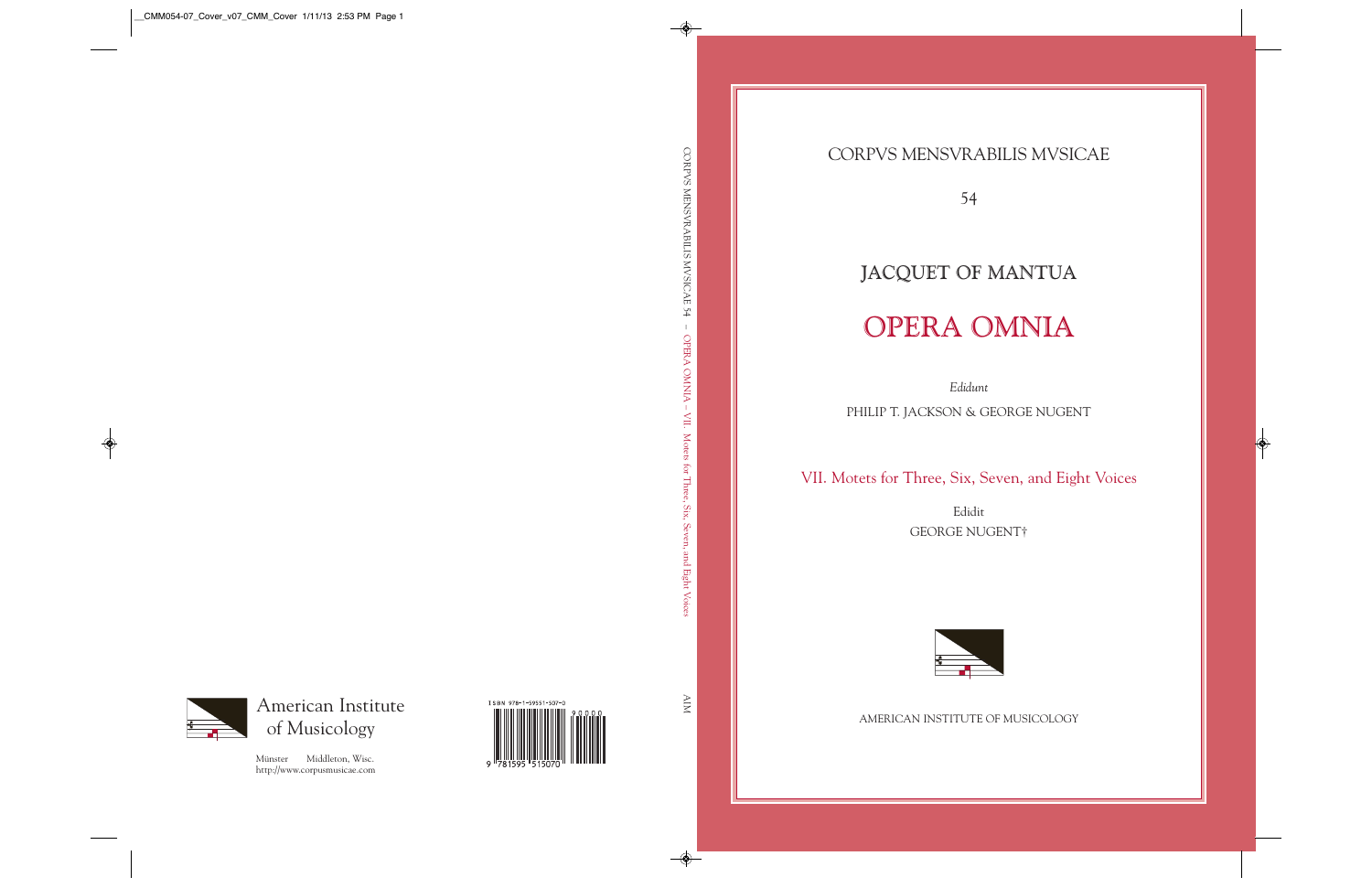## **CORPVS MENSVRABILIS MVSICAE**

**54**

# Jacquet of Mantua OPERA OMNIA

Ediderunt

PHILIP T. JACKSON & GEORGE NUGENT

VII. Motets for Three, Six, Seven, and Eight Voices

Edidit George Nugent†

AMERICAN INSTITUTE OF MUSICOLOGY

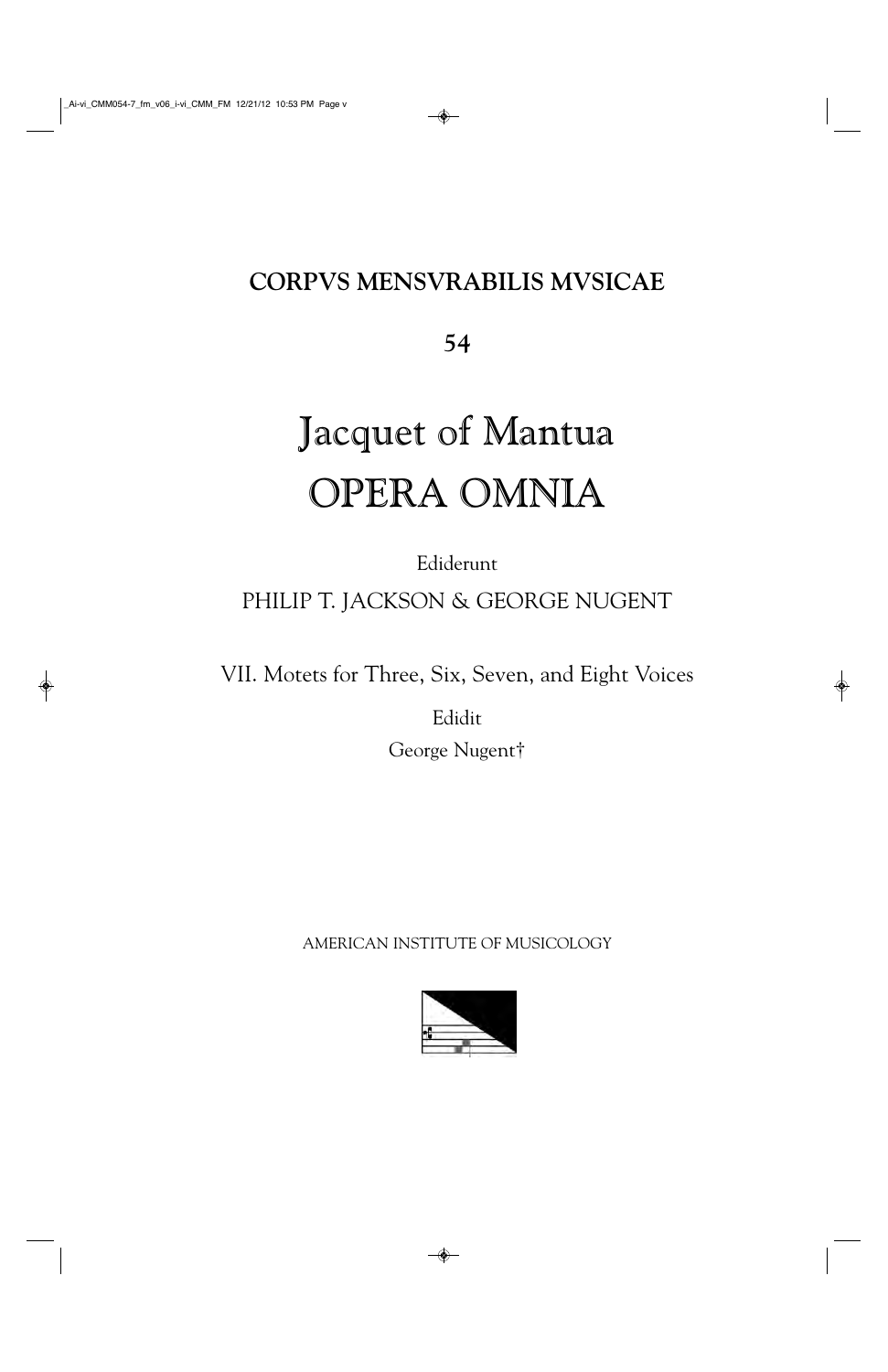#### AMERICAN INSTITUTE OF MUSICOLOGY

The American Institute of Musicology publishes seven series of critical editions, scholarly studies, and reference works, as well as a journal all dedicated to the study of music and culture in the Medieval, Renaissance, and early Baroque eras. The publications of the Institute are used by scholars and performers alike and constitute a major core collection of early music and theoretical writings on music.

Musica Disciplina (MD) Corpus Mensurabilis Musicae (CMM) Corpus of Early Keyboard Music (CEKM) Musicological Studies and Documents (MSD) Renaissance Manuscript Studies (RMS) Corpus Scriptorum de Musica (CSM) Miscellanea (MISC)

For information on establishing a standing order to any of our series, or for editorial guidelines on submitting proposals, please contact:

American Institute of Musicology, Verlag Corpusmusicae GmbH 800 736-0070 (U.S. book orders) 608 836-9000 (phone) 608 831-8200 (fax) http://www.corpusmusicae.com orders@corpusmusicae.com info@corpusmusicae.com

©2013 by American Institute of Musicology, Verlag Corpusmusicae GmbH. All rights reserved. No part of this book may be reproduced or transmitted in any form by any electronic or mechanical means (including photocopying, recording, or information storage and retrieval) without permission in writing from the publisher.

Volume updates, if any, are posted on the website http://www.corpusmusicae.com.

The purchase of this edition does not convey the right to perform any part of it in public, nor to make a recording of any part of it for any purpose. Such permission must be obtained in advance from the publisher.

The American Institute of Musicology is pleased to support scholars and performers in their use of its material. Subscribers to CMM or CEKM, as well as patrons of subscribing institutions, are invited to apply for information about our "Copyright Sharing Policy."

ISBN-13 978-1-59551-507-0 ISBN-10 1-59551-507-0

Printed in the United States of America. @The paper used in this publication meets the minimum requirements of the American National Standard for Information Sciences – Permanence of Paper for Printed Library Materials, ANSI Z39.48-1992.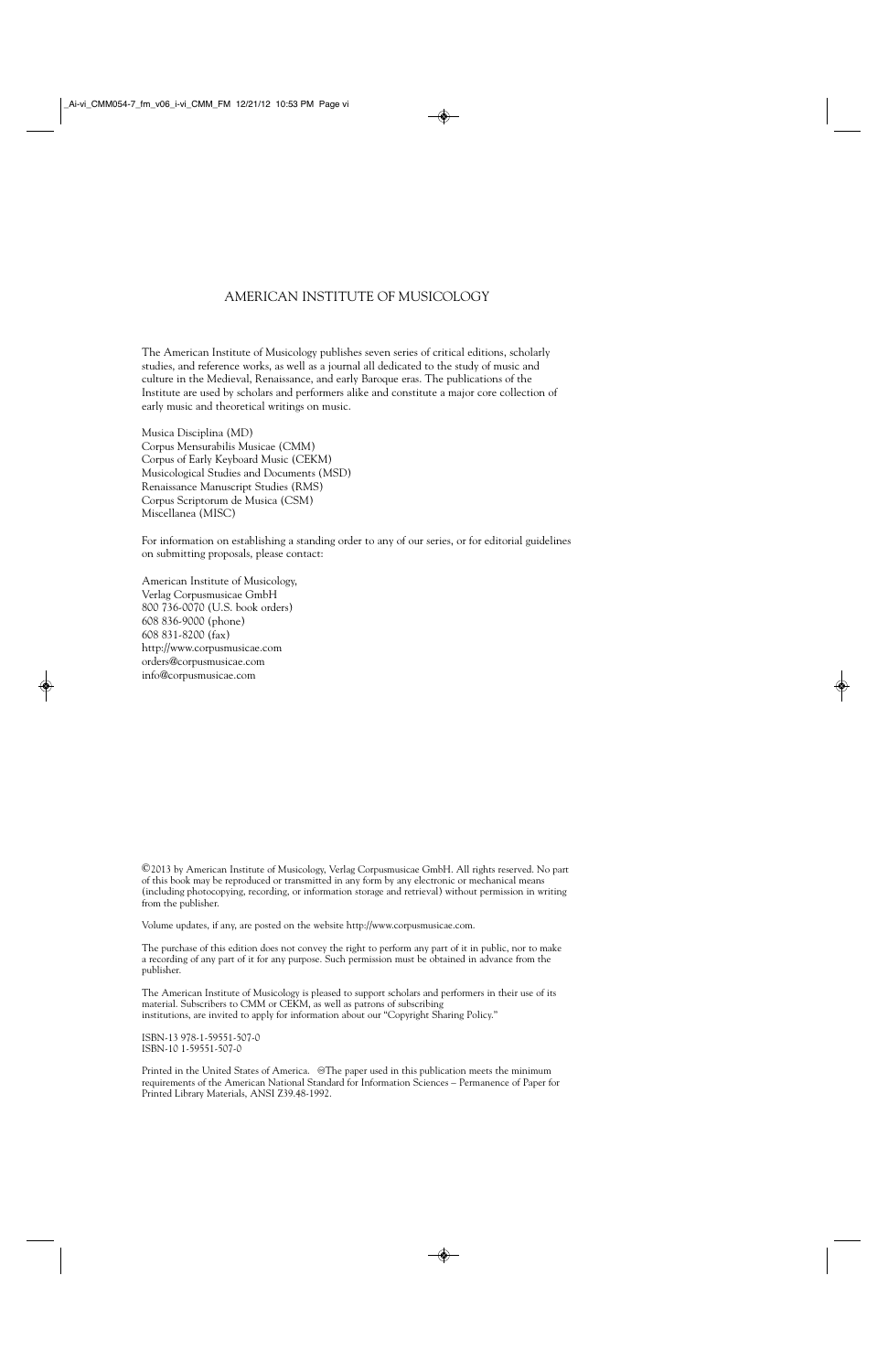### **CONTENTS**

| Motets                                    |
|-------------------------------------------|
| Motets for Three Voices                   |
|                                           |
| 2. Ave regina caelorum*                   |
| 2.p. Gaude gloriosa*                      |
|                                           |
|                                           |
|                                           |
|                                           |
|                                           |
|                                           |
|                                           |
|                                           |
| Motets for Six Voices                     |
| 11. Ave Maria gratia plena (See appendix) |
| 2.p. Tu parvi et magni (See appendix)     |
|                                           |
| 13. Ave virgo gratiosa / gloriosa*        |
| 14. Descendi in hortum meum*              |
|                                           |
| 16. Domine non secundum*                  |
| 2.p. Domine ne memineris*                 |
|                                           |

3.p. Adjuva nos\*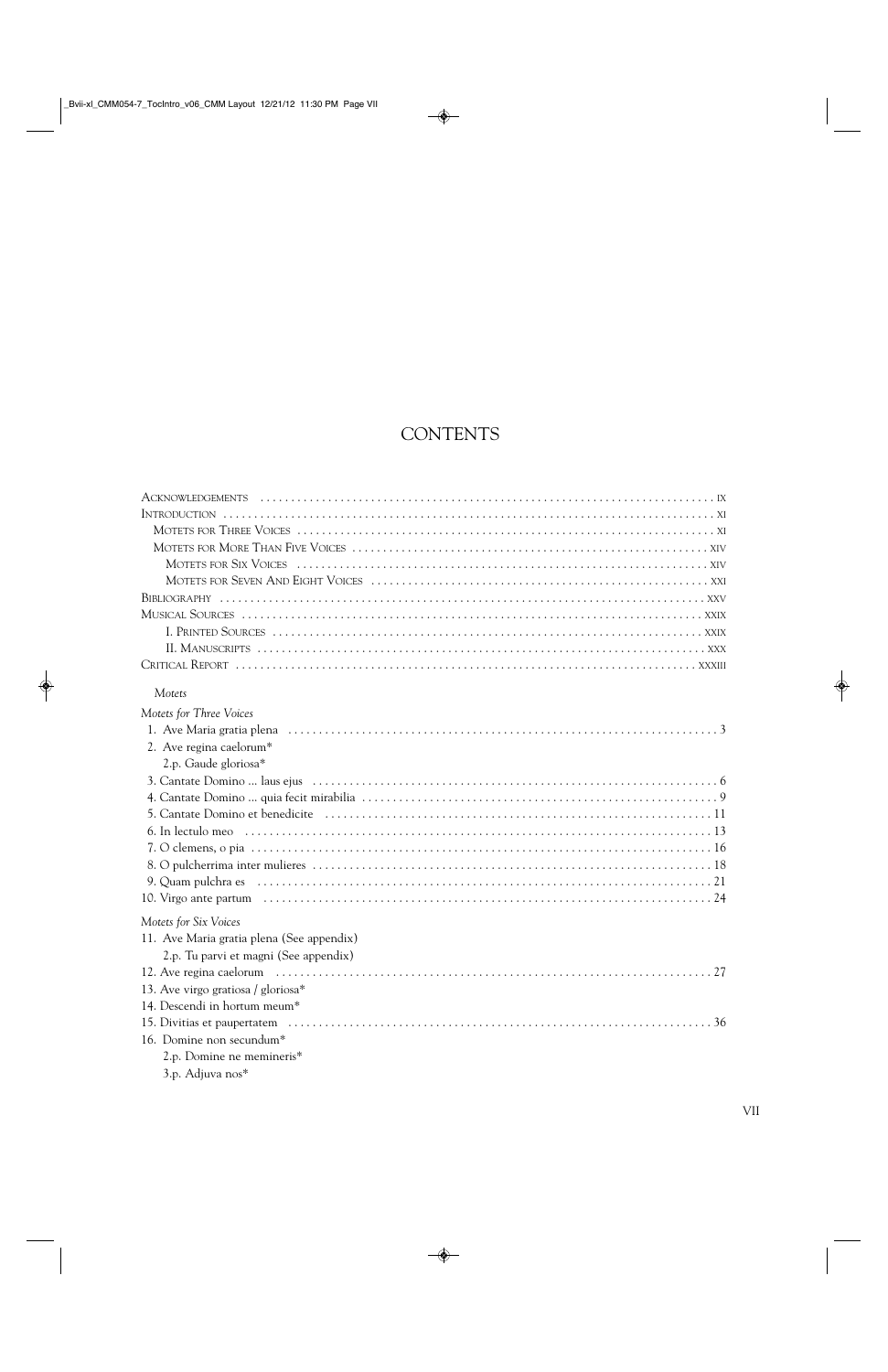| 2.p. Venite ad me                 |
|-----------------------------------|
|                                   |
| 2.p. Ego murus sum                |
| 19. Salve regina*                 |
| 2.p. Eya ergo*                    |
| 3.p. Et Jesum benedictum*         |
| 20. Surge Petre et induete*       |
| 2.p. Si diligis me $*$            |
| Motets for Seven and Eight Voices |
|                                   |
|                                   |
| Appendix                          |
|                                   |
| 2.p. Tu parvi et magni            |
|                                   |

\* N.B. These motets are not included here as a satisfactory modern edition is already available; for more information, see the critical notes.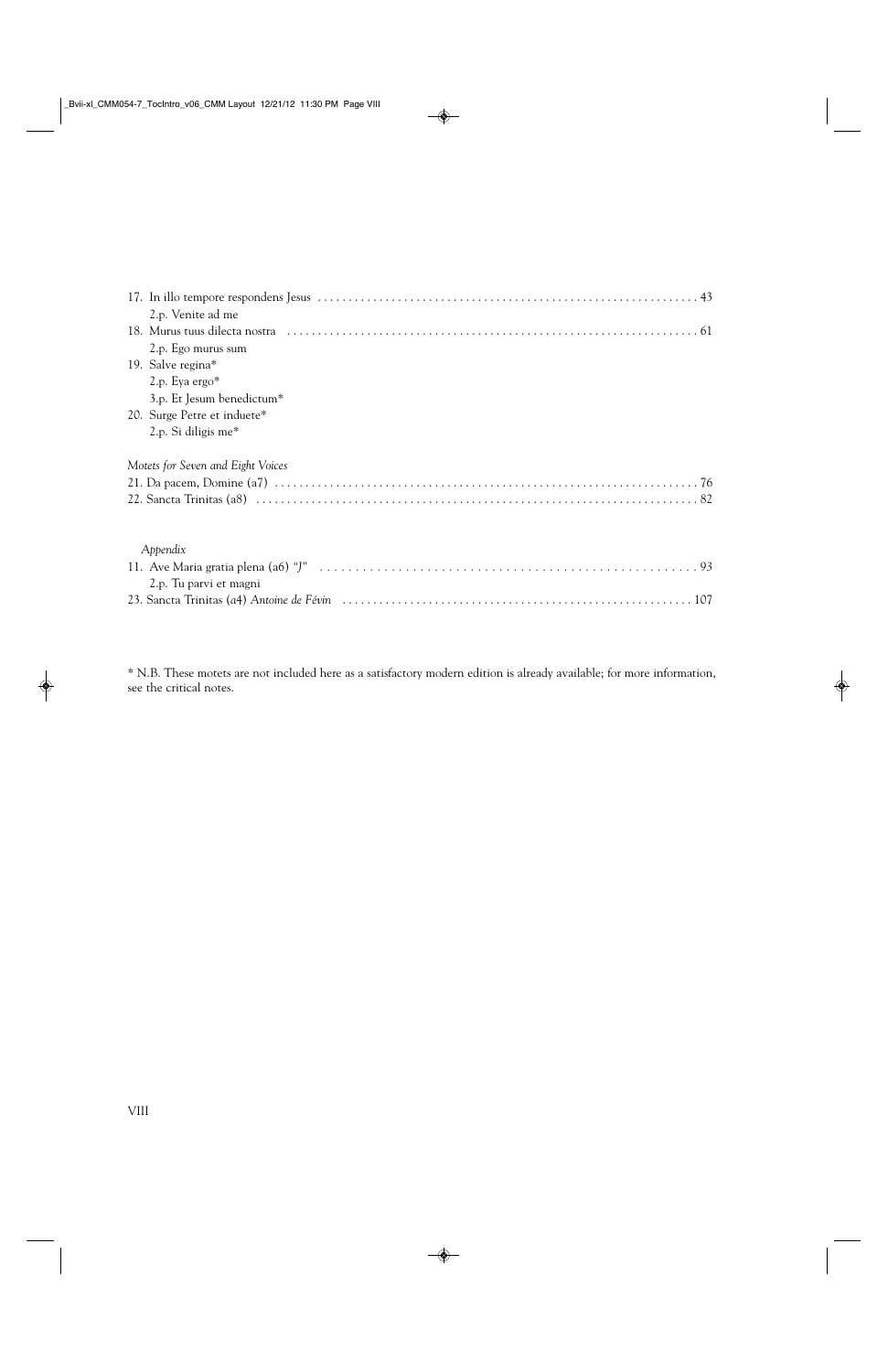#### **4. Cantate Domino ... quia fecit mirabilia**

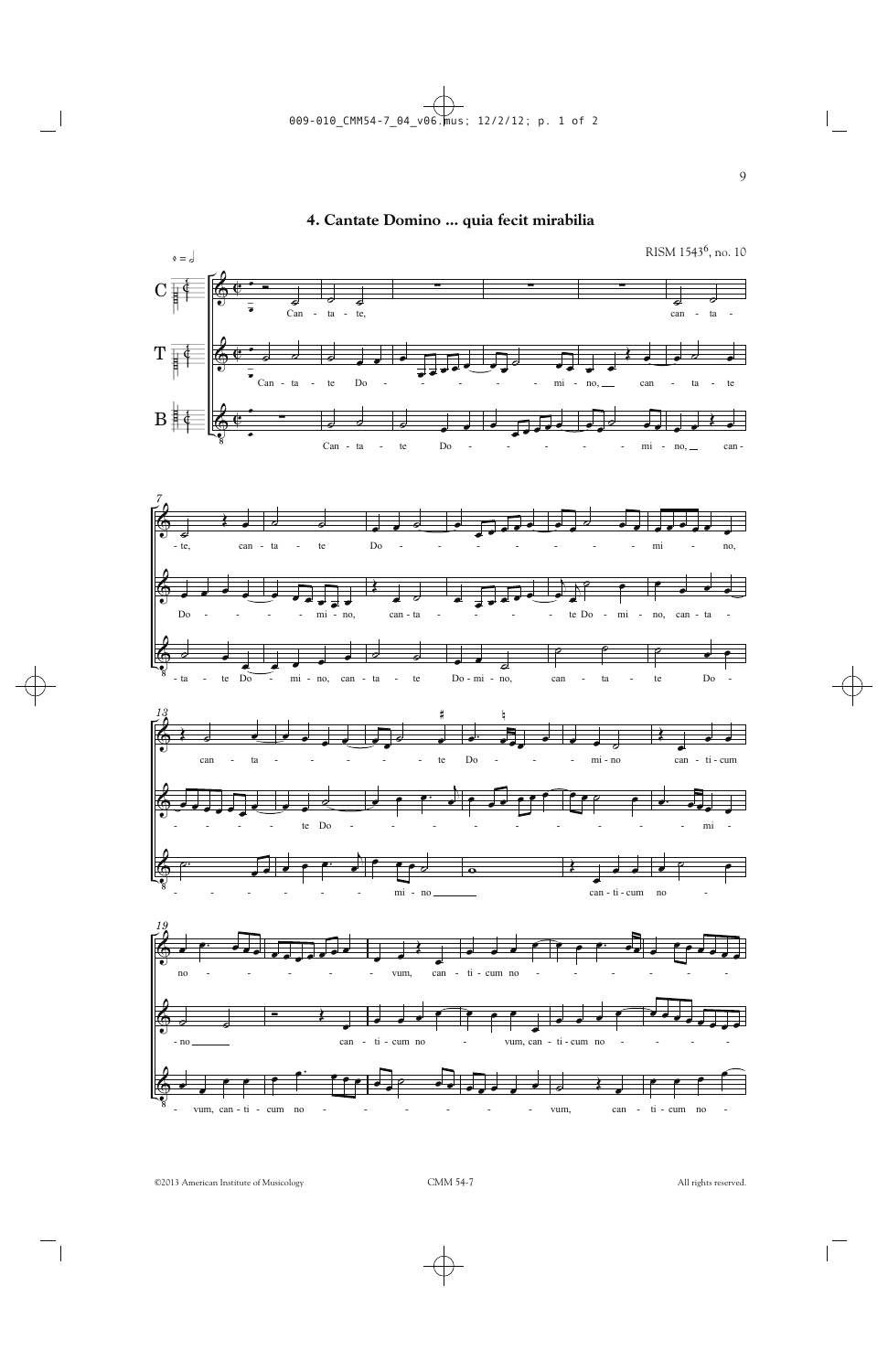#### **19. Salve regina; 2.p. Eya ergo; 3.p. Et Jesum benedictum**

RomVal, no. 12

*Exists in a modern edition; see critical notes. Edition:* see CMM 28–2 (Philippe Verdelot), pp. 58–71.

**20. Surge Petre et induete; 2.p. Si diligis me**

RISM 15355, fol. 9

*Exists in a modern edition; see critical notes. Edition:* see *Att* 13, pp. 116–36.

**21. Da pacem, Domine**